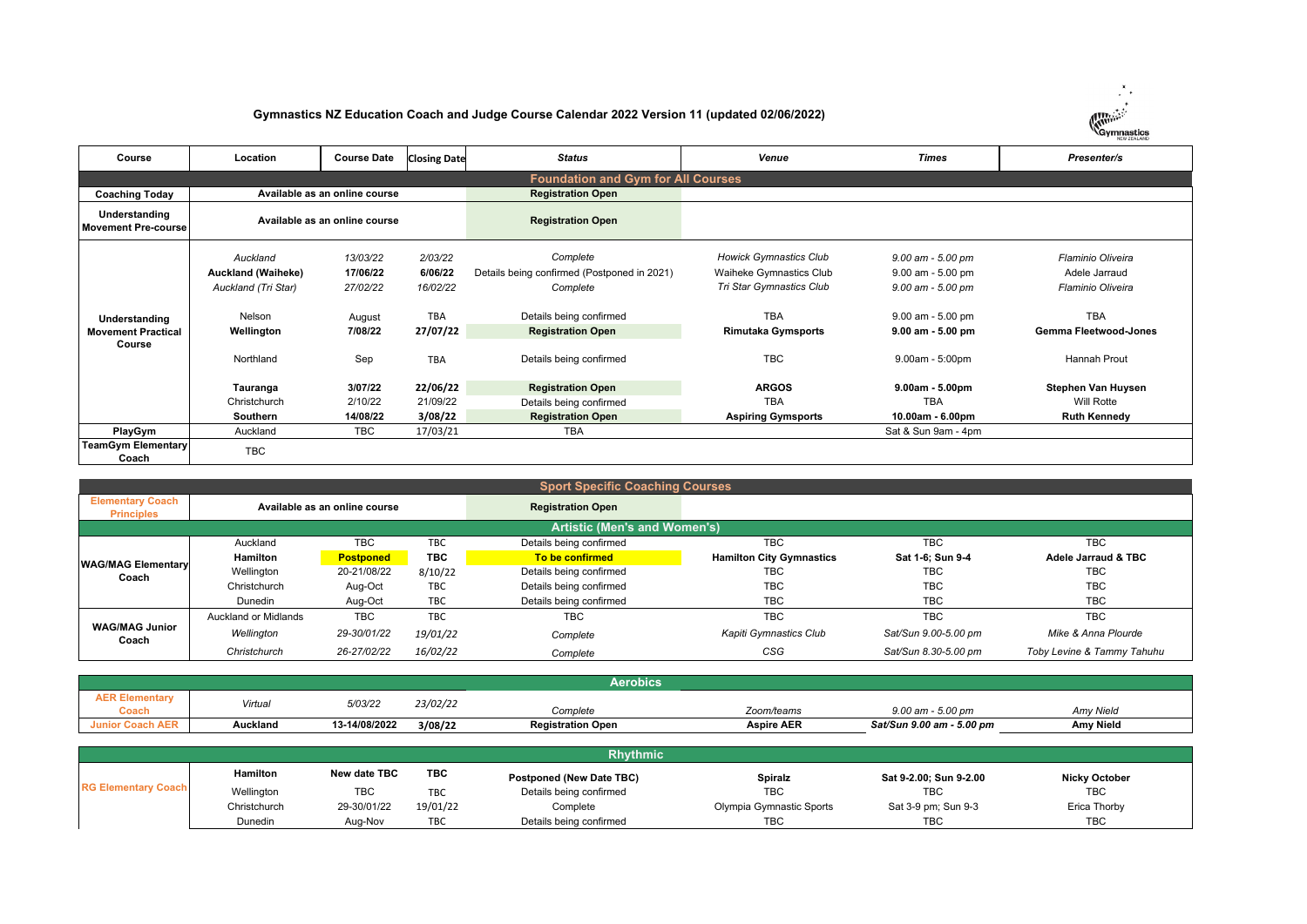| Christchurch | $0 - 31/07/2$ | 19/07/2. | <b>Details beind</b><br>' confirmed | <b>TBC</b> | <b>TDC</b><br>טם ו | Thorby<br>ENC. |
|--------------|---------------|----------|-------------------------------------|------------|--------------------|----------------|

| Trampoline              |              |         |            |                          |                                      |                       |                 |  |  |  |  |
|-------------------------|--------------|---------|------------|--------------------------|--------------------------------------|-----------------------|-----------------|--|--|--|--|
| Elementary Coach        | Auckland     | твс     | TBC        | Details being confirmed  | <b>TBC</b>                           | TBC                   | <b>TBC</b>      |  |  |  |  |
| <b>TRA</b>              | Christchurch | 2/07/22 | 22/06/22   | <b>Registration Open</b> | <b>ICE Gymsports North Caterbury</b> | $9.00$ am - $5.00$ pm | Vicki Humphreys |  |  |  |  |
| <b>Junior Coach TRA</b> | Auckland     | TBC     | <b>TBC</b> | Details being confirmed  | <b>TBC</b>                           | <b>TBC</b>            | <b>TBC</b>      |  |  |  |  |

| Tumblina                              |                        |            |            |                         |            |            |            |  |  |  |  |
|---------------------------------------|------------------------|------------|------------|-------------------------|------------|------------|------------|--|--|--|--|
| <b>Elementary Coach</b><br><b>TUM</b> | Northland or AKL (TBA) | <b>TBA</b> | TBC        | Details being confirmed | <b>TBC</b> | <b>TBC</b> | TBC        |  |  |  |  |
|                                       | Christchurch           | <b>TBA</b> | <b>TBC</b> | Details being confirmed | <b>TBC</b> | <b>TBC</b> | <b>TBC</b> |  |  |  |  |
| <b>Junior Coach TUM</b>               | Auckland               | <b>TBA</b> | TBC        | Details being confirmed | <b>TBC</b> | <b>TBC</b> | <b>TBC</b> |  |  |  |  |

|                                                            |              |                               |         | <b>Judging Courses and Workshops</b>   |                                   |                                               |                                |  |  |  |  |
|------------------------------------------------------------|--------------|-------------------------------|---------|----------------------------------------|-----------------------------------|-----------------------------------------------|--------------------------------|--|--|--|--|
| <b>Foundation Judge</b>                                    |              | Available as an online course |         | <b>Registration Open from 31/01/22</b> |                                   |                                               |                                |  |  |  |  |
| <b>Men's Artistic Gymnastics</b>                           |              |                               |         |                                        |                                   |                                               |                                |  |  |  |  |
| <b>MAG Elementary</b><br><b>Revalidation</b>               | Virtual      | 12/02/22                      | 2/02/22 | Complete                               | Virtual                           | 9.00-11.00 am                                 | Cameron Beeton                 |  |  |  |  |
| <b>MAG Junior and</b><br>Senior (E)<br><b>Revalidation</b> | Virtual      | 12/02/22                      | 2/02/22 | Complete                               | Virtual                           | 11.30 am - 1.30 pm                            | Cameron Beeton/Gareth Brettell |  |  |  |  |
| <b>MAG Senior</b><br>Advanced (D)<br><b>Revalidation</b>   | Virtual      | 12-13/02/22                   | 2/02/22 | Complete                               | Virtual                           | Sat: 11.30 am - 1.30 pm &<br>Sun 4.00-6.00 pm | Cameron Beeton/Gareth Brettell |  |  |  |  |
| <b>MAG Elementary</b>                                      | Wellington   | 20/02/22                      | 9/02/22 | Complete                               | <b>Pelorus Trust Sports House</b> | $9.00$ am - $5.00$ pm                         | Mike Plourde                   |  |  |  |  |
| <b>Judge Course</b>                                        | Christchurch | 20/02/22                      | 9/02/22 | Complete                               | Christchurch School of Gymnastics | $9.00$ am - 5.00 pm                           | Toby Levine                    |  |  |  |  |
|                                                            | Auckland     | <b>Early 2023</b>             |         | Details being confirmed                | <b>TBC</b>                        | <b>TBC</b>                                    | <b>TBC</b>                     |  |  |  |  |
| <b>MAG Junior Judge</b><br>Course                          | Wellington   | <b>Early 2023</b>             |         | Details being confirmed                | <b>TBC</b>                        | <b>TBC</b>                                    | <b>TBC</b>                     |  |  |  |  |
|                                                            | Christchurch | <b>Early 2023</b>             |         | Details being confirmed                | <b>TBC</b>                        | <b>TBC</b>                                    | <b>TBC</b>                     |  |  |  |  |
| <b>MAG Junior Judge</b>                                    | Auckland     | <b>Early 2023</b>             |         | Details being confirmed                | <b>TBC</b>                        | <b>TBC</b>                                    | <b>TBC</b>                     |  |  |  |  |
| Course                                                     | Wellington   | <b>Early 2023</b>             |         | Details being confirmed                | <b>TBC</b>                        | <b>TBC</b>                                    | <b>TBC</b>                     |  |  |  |  |
|                                                            | Christchurch | <b>Early 2023</b>             |         | Details being confirmed                | <b>TBC</b>                        | <b>TBC</b>                                    | <b>TBC</b>                     |  |  |  |  |
| <b>MAG Senior Judge</b><br>Course                          | Auckland     | Potentially Nov               |         | Details being confirmed                | <b>TBC</b>                        | <b>TBC</b>                                    | <b>TBC</b>                     |  |  |  |  |

|                               |                                       |               |          | <b>Women's Artistic Gymnastics</b> |                                   |                       |                            |
|-------------------------------|---------------------------------------|---------------|----------|------------------------------------|-----------------------------------|-----------------------|----------------------------|
|                               | Northland                             | 27/3 & 3/4/22 | 16/03/22 | Complete                           | Virtual                           | 4.00-7.30 pm each day | <b>Christine Reed</b>      |
| <b>WAG Elementry</b><br>Judge | Auckland                              | 20/03/22      | 9/03/22  | Complete                           | Tri Star Gymnastics Club          | $9.00$ am - 5.00 pm   | Karen Bevins               |
|                               | Tauranga                              | 27/02/22      | 16/02/22 | Complete                           | Bay Park                          | 9.00 am - 5.00 pm     | <b>Michelle Bow</b>        |
|                               | Wellinaton                            | 27/02/22      | 16/02/22 | Complete                           | <b>Pelorus Trust Sports House</b> | $9.00$ am - 5.00 pm   | Michelle Woolf             |
|                               | Christchurch                          | 20/02/22      | 9/02/22  | Complete                           | Men at Work                       | 11.00 am - 7.00 pm    | Michele Hawke              |
|                               | Dunedin                               | 20/03/22      | 9/03/22  | Complete                           | Virtual                           | $9.00$ am - $5.00$ pm | Nyssa Willcocks            |
|                               | Northland (combined with<br>Southern) | 12-13/03/22   | 2/03/22  | Complete                           | Virtual                           | Sat/Sun 9-5           | Nyssa Willcocks            |
|                               | Auckland                              | 12-13/03/22   | 2/03/22  | Complete                           | Counties Manukau (TBC)            | Sat/Sun 9-5           | <b>Karen Bevins</b>        |
|                               | Midlands (combined with               | 12-13/03/22   | 2/03/22  | Complete                           |                                   |                       |                            |
| <b>WAG Junior Judge</b>       | other virtual courses)                |               |          |                                    | Virtual                           | Sat/Sun 9-5           | <b>Shirley Baker</b>       |
|                               | Wellinaton                            | 5-6/03/22     | 23/02/22 | Complete                           | Taita College                     | Sat/Sun 9-5           | Debbie Elliott/Kate McNabb |